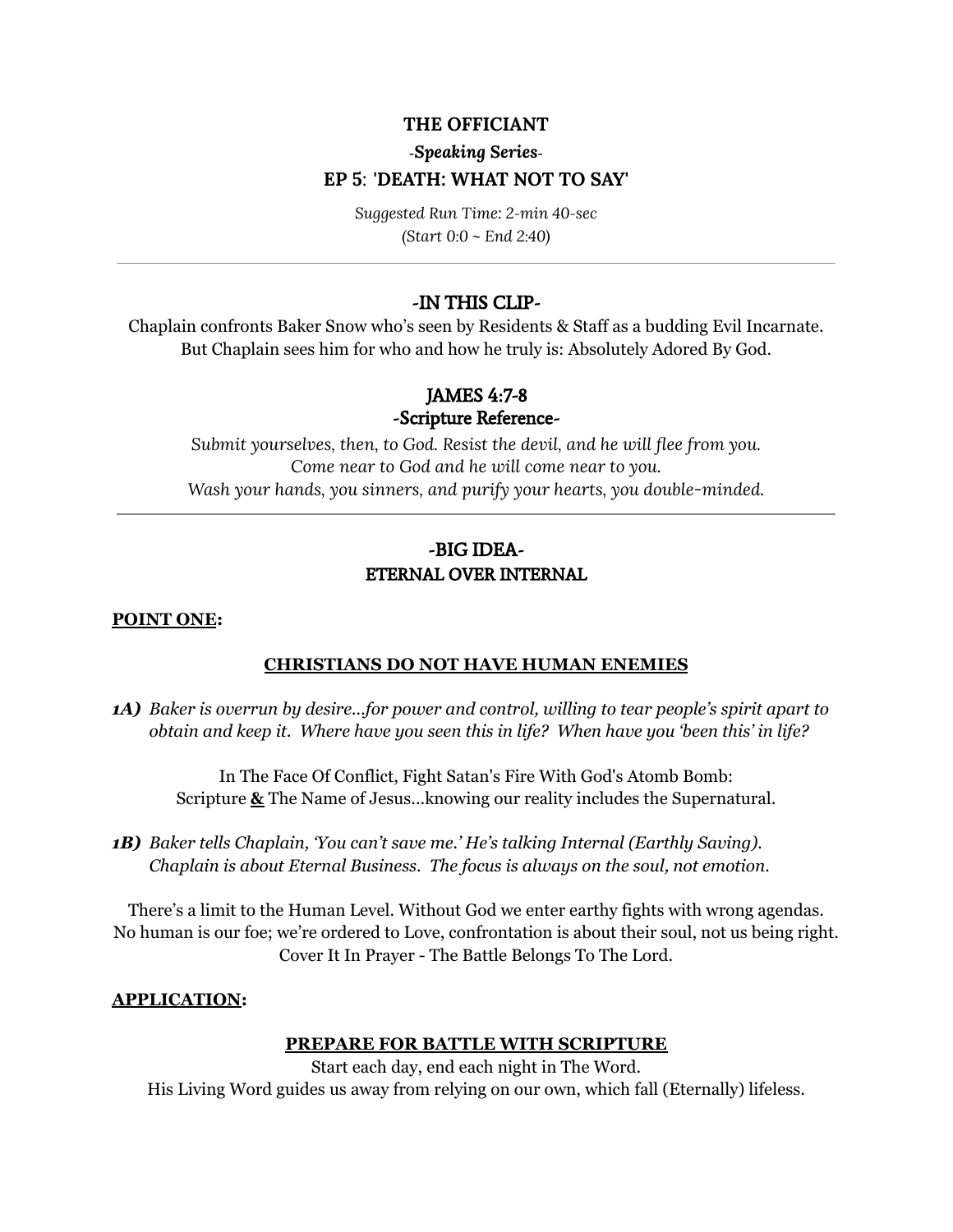#### **POINT TWO:**

### **EVERYONE IS BROKEN - IT'S UP TO US TO BE LESS BROKEN**

*2A) Chaplain asks Baker 'What happened to you to make you hurt so bad?', keeping it about the Why not the What, allowing for empathic understanding...and ultimately, Grace.*

People are hurting. Satan is in their ear since birth, twisting thoughts, making it about *'self'*. Christains have the joyful duty of making it about God's agenda, not humanistic battle plans.

- *2B) Chaplain fights human spit-fire with Scripture 'clearing the air' paving a way for peace. The other person's soul is priority. God of ers Grace in Love. Emulate that in the storm.*
- In a Spiritual Firefight, embrace peace in Drawing Near To God, so He may Draw Near To You. Don't Attack The Bully - Resist - And Watch As The Spirit Moves In The Moment.

### **APPLICATION:**

#### **PREPARE FOR BATTLE WITH SCRIPTURE**

If God is for us, who on earth can be against us? So... Whisper Scripture in the moment, God is there already, activate His Will.

#### **CONCLUSION:**

## **What Does This Scene Look Like From The Holy Spirit's Perspective?**

#### *-PSALM 119:105*

## *'Thy Word is a lamp unto my feet and a light unto my path.'*

God already knows the outcome. And Prayer Changes Things. The Spirit is at work in all things, focus on that, on Him; the moment is all about Eternity.

*'Keep your eyes Windward…the Spirit's in the Wind' -Mildred*

#### **APPLICATION:**

*The Prompting of the Holy Spirit is activated in Scripture. In All Things Pray, Then Pay Attention To The Wind.*